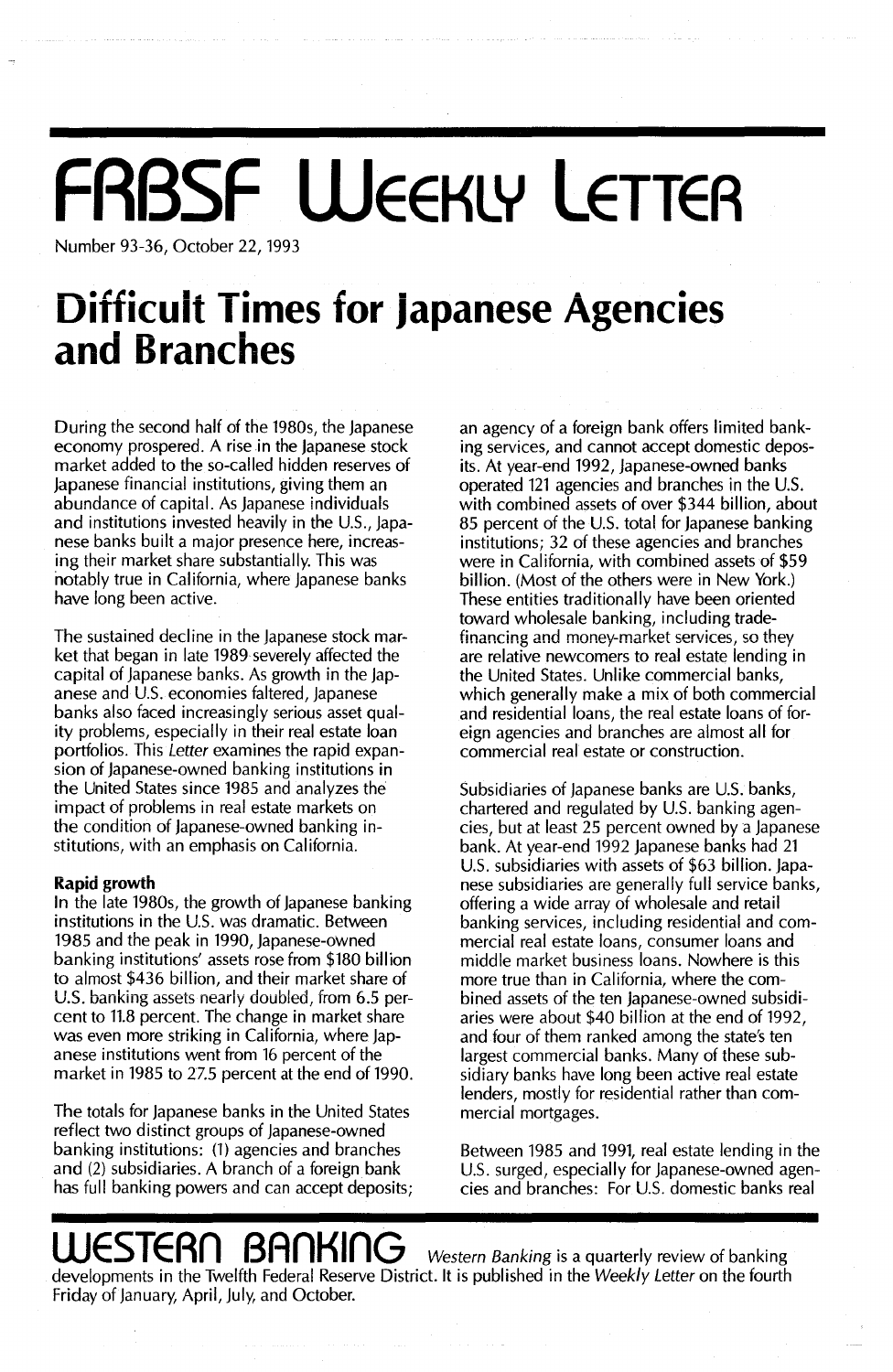## **FRBSF**

estate loans doubled; for Japanese-owned subsidiaries they quadrupled, peaking at \$18.4 billion; and for japanese-owned agencies and branches, which lent largely for commercial real estate, they rose from \$250 million to \$40.5 *billion,* about one-ninth of the total assets of these offices. This activity resulted in a tremendous shift in market share in the United States. japaneseowned banking institutions held only 1 percent of outstanding bank real estate loans in the United States in 1985. In six years that figure went to 6.7 percent.

Part of the surge in real estate lending may have been related to the well-documented rise in Japanese investment in U.S. real estate. Foreign customers often prefer dealing with a bank rooted in their home country, because they have established customer relationships with these banks and are familiar with the language, customs, and banking practices. The bulk of japanese real estate investment was in office buildings and hotels, corresponding to the rise in real estate lending by the agencies and branches with their traditional commercial orientation.

### **Loan problems**

As the Japanese banking institutions added to their real estate portfolios, many U.s. real estate markets began to show signs of stress. These market developments are reflected in the loan portfolios of the Japanese institutions, particularly the agencies and branches. A customary measure of problem loans is the ratio of nonaccrual loans plus loans 30 day or more past due divided by total loans of that type outstanding. Over the last two years the aggregate problem real estate loan ratio for California banks has risen from 5.8 percent to 8.5 percent, reflecting the market downturn. The trend of problem loan ratios at japanese-owned subsidiaries in California has been similar, although the level has been higher.

The pattern of problem loans at japanese agencies and branches has differed notably. Problem real estate loan ratios rose much more sharply, from 2.3 percent at the beginning of 1991 to 9.4 percent at the end of 1992. Such a change was significant, since real estate loans were about one-third of the total lending of these agencies and branches. The problems have not been limited to California; lapanese agencies

and branches in New York fared even worse. **Like** California, real estate markets in New York have been hit hard since 1990. At year-end 1992, **the problem rea! estate loan ratio for Japanese** agencies and branches in New York stood at 15.5 percent.

Thus, japanese agencies and branches have paid a heavy price for their recent deep involvement in real estate. The deterioration in loan portfolios has affected the profitability of japanese operations in California, where the California State Banking Department tracks income for statelicensed agencies and branches. Although income figures for individual offices should be interpreted with caution, the state data show that many japanese offices lost money in 1992; the 23 state-licensed japanese agencies and branches had a weighted-average return on assets (ROA) of - 0.45 percent for the year. In contrast, California banks as a whole posted an average ROA of 0.58 percent despite facing similar market conditions.

### **What next?**

japanese banks have been hit hard by economic conditions. At home, real estate woes and a sluggish economy put pressure on parent banks. Similar problems in California, and in the nation as a whole, took a further toll. The difficulties have been particularly pronounced at Japanese agencies and branches, the group that recorded the most rapid increases in commercial real estate lending after 1985. They faced high levels of problem loans, reduced property and collateral values, and commercial real estate markets with clouded prospects for near-term recovery.

Japanese banks have taken significant steps to recover from these recent difficulties, through write-offs, loan loss provisions, and additions to capital; they currently meet relevant international capital standards. The most recently available data also suggest the beginning of a shrinkage by Japanese agencies and branches in California. In view of the prominent role they have played in California lending in recent years, a sustained cutback would be a significant change of the banking tides.

> **Gary C. Zimmerman Economist**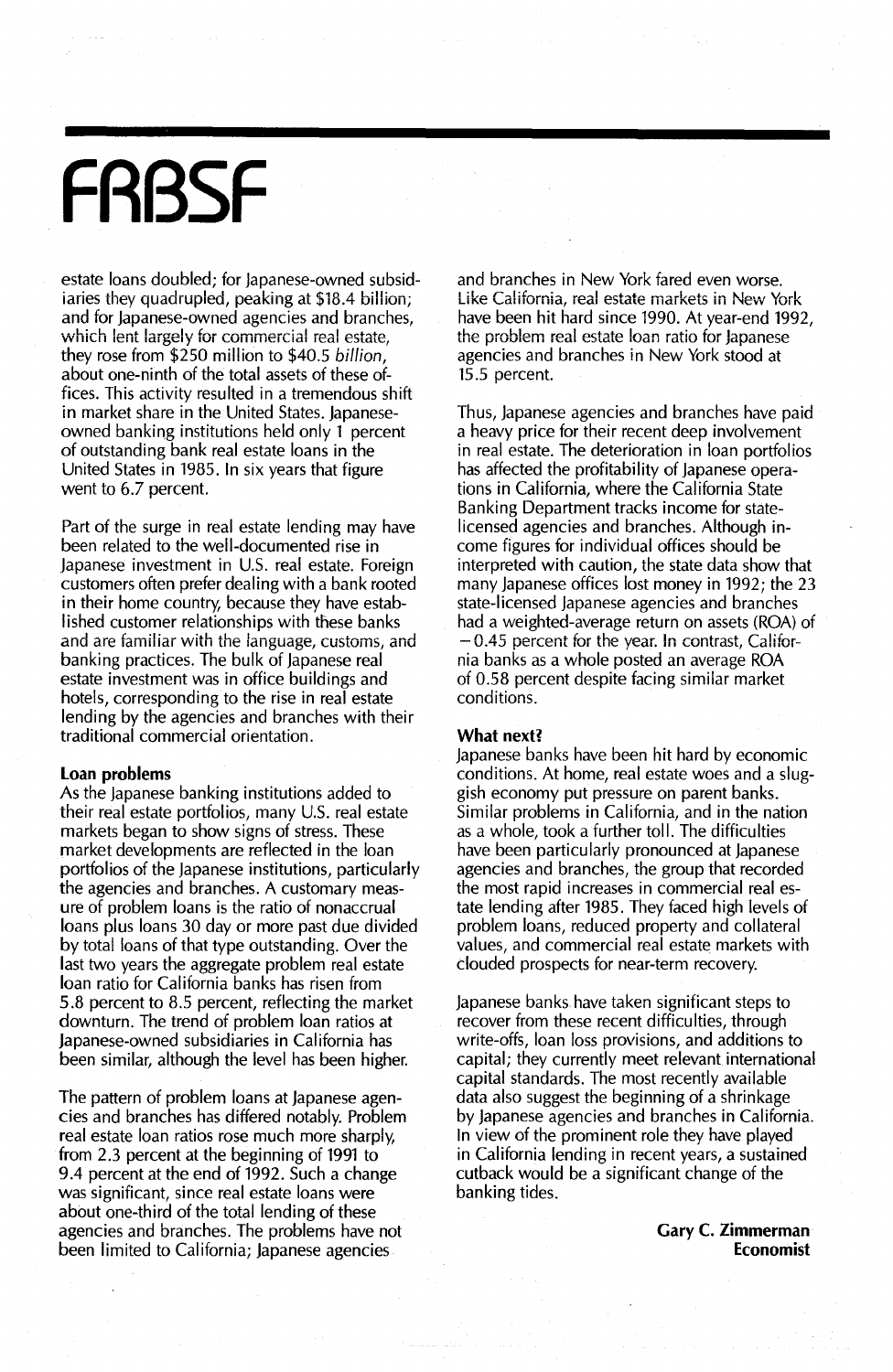### REGIONAL BANK DATA **JUNE 30, 1993<br>(NOT SEASONALLY ADJUSTED, PRELIMINARY DATA)**

|                                               |                                         | <b>DISTRICT</b>                                            | ALASKA             | ARIZ.           | CALIF.            | <b>HAWAII</b>            | <b>IDAHO</b>   | <b>NEVADA</b>                | OREGON         | <b>UTAH</b>    | WASH.           |
|-----------------------------------------------|-----------------------------------------|------------------------------------------------------------|--------------------|-----------------|-------------------|--------------------------|----------------|------------------------------|----------------|----------------|-----------------|
|                                               |                                         |                                                            |                    |                 |                   |                          |                |                              |                |                |                 |
|                                               |                                         | ASSETS AND LIABILITIES - \$ MILLION (ALL COMMERCIAL BANKS) |                    |                 |                   |                          |                |                              |                |                |                 |
| <b>ASSETS</b>                                 | <b>TOTAL</b><br><b>FOREIGN</b>          | 494.793<br>30,008                                          | 5,017<br>1         | 36,000<br>o     | 323,995<br>27,751 | 22,173<br>2,176          | 10,426<br>0    | 16,638<br>0                  | 25,739<br>o    | 14,405<br>61   | 40,401<br>20    |
|                                               | DOMESTIC                                | 464.785                                                    | 5,017              | 36,000          | 296,244           | 19,998                   | 10,426         | 16,638                       | 25,739         | 14,344         | 40.380          |
| LOANS                                         | TOTAL                                   | 327,592                                                    | 2,544              | 20242           | 217,625           | 13.848                   | 7,208          | 9,610                        | 17,917         | 8,464          | 30,136          |
|                                               | <b>FOREIGN</b>                          | 26,756                                                     | 5                  | 0               | 27,315            | 1,418                    | 0              | 0                            | 0              | 0              | 18              |
|                                               | DOMESTIC                                | 298,836                                                    | 2,538              | 20,242          | 190,310           | 12,430                   | 7,208          | 9,610                        | 17,917         | 8,464          | 30,118          |
|                                               | <b>REAL ESTATE</b><br><b>COMMERCIAL</b> | 157,525<br>61,558                                          | 1,232<br>793       | 7.482<br>2,666  | 112,475<br>38,402 | 7,373<br>3,117           | 2,287<br>1,562 | 2,374<br>793                 | 7,612<br>4,589 | 3,666<br>1,633 | 13,026<br>8,004 |
|                                               | CONSUMER                                | 53,674                                                     | 372                | 6,453           | 24,392            | 1,070                    | 2,181          | 6,259                        | 3,680          | 2,414          | 6,855           |
|                                               | <b>AGRICULTURAL</b>                     | 5,830                                                      | 4                  | 314             | 2,979             | 41                       | 781            | 13                           | 431            | 158            | 1,108           |
|                                               | <b>INTERNATIONAL</b>                    | 125                                                        | ٥                  | 8               | 116               | 0                        | 0              | o                            | $\Omega$       | ٥              |                 |
| <b>SECURITIES</b>                             | <b>TOTAL</b>                            | 77,372                                                     | 1,914              | 9,314           | 42,725            | 5,208                    | 1,902          | 4,320                        | 4,335          | 3,437          | 4,216           |
|                                               | <b>U.S. TREASURIES</b>                  | 24,367                                                     | 877                | 2,836           | 12,212            | 2,740                    | 447            | 1,673                        | 1,377          | 787            | 1,418           |
|                                               | <b>U.S. AGENCIES</b>                    | 40,172                                                     | 567                | 5,394           | 24,174            | 1,954                    | 782            | 2,160                        | 2,138          | 1,649          | 1,354           |
|                                               | OTHER SEC.                              | 12,834                                                     | 470                | 1,084           | 6,340             | 514                      | 673            | 488                          | 820            | 1,001          | 1,444           |
| <b>LIABILITIES</b>                            | <b>TOTAL</b>                            | 451,189                                                    | 4,372              | 32,486          | 296,692           | 20,477                   | 9,646          | 14,286                       | 23,458         | 13,134         | 36,637          |
|                                               | DOMESTIC                                | 421,181                                                    | 4,372              | 32,486          | 268,942           | 18,301                   | 9,646          | 14,286                       | 23,458         | 13,073         | 36,616          |
| DEPOSITS                                      | <b>TOTAL</b>                            | 396,085                                                    | 3,582              | 29,447          | 266,472           | 14,280                   | 7,847<br>٥     | 9,796<br>$\ddot{\mathbf{0}}$ | 20,587<br>o    | 10,814         | 33,260          |
|                                               | <b>FOREIGN</b><br>DOMESTIC              | 27,508<br>368,577                                          | 1<br>3,582         | 0<br>29,447     | 25,486<br>240,987 | 1,893<br>12,387          | 7,847          | 9,796                        | 20,587         | 61<br>10,753   | 68<br>33.192    |
|                                               | DEMAND                                  | 94,889                                                     | 1,094              | 6,577           | 65,490            | 2,434                    | 1,493          | 2,663                        | 4,375          | 2.484          | 8,260           |
|                                               | <b>NOW</b>                              | 40,598                                                     | 329                | 3,297           | 23,971            | 1,462                    | 1,004          | 1,330                        | 3,265          | 1.488          | 4,452           |
|                                               | <b>MMDA &amp; SAVINGS</b>               | 138,727                                                    | 1,213              | 10,877          | 92,927            | 4,967                    | 2,609          | 3,953                        | 6,679          | 3,512          | 11,989          |
|                                               | <b>SMALL TIME</b>                       | 65,259                                                     | 434                | 7,259           | 37,657            | 2,039                    | 2.166          | 1,006                        | 5,371          | 2,567          | 6,761           |
|                                               | <b>LARGE TIME</b>                       | 28,798                                                     | 476                | 1,436           | 20,749            | 1,481                    | 575            | 839                          | 889            | 701            | 1,652           |
| OTHER BORROWINGS                              |                                         | 32,741                                                     | 753                | 2,533           | 12,485            | 5,325                    | 1,599          | 3,398                        | 2,201          | 1,976          | 2,470           |
| EQUITY CAPITAL                                |                                         | 43,602<br>10,054                                           | 645<br>42          | 3,514<br>555    | 27,302<br>7,365   | 1,696<br>238             | 778<br>110     | 2,352<br>483                 | 2,261<br>448   | 1,270<br>200   | 3,764<br>613    |
| <b>LOAN LOSS RESERVE</b>                      |                                         |                                                            |                    |                 |                   |                          |                |                              |                |                |                 |
| LOAN COMMITTMENTS<br>LOANS SOLD               |                                         | 194,960<br>17,651                                          | 605<br>32          | 29,553<br>144   | 107,803<br>16,758 | 7,001<br>139             | 3,203<br>24    | 12,656<br>100                | 11,257<br>223  | 6,657<br>63    | 16,224<br>. 170 |
|                                               |                                         |                                                            |                    |                 |                   |                          |                |                              |                |                |                 |
| <b>TIER1 CAPITAL RATIO</b>                    |                                         | 0.098                                                      | 0.211              | 0.137           | 0.089             | 0.103                    | 0.097          | 0.169                        | 0.102          | 0.130          | 0.093           |
| TOTAL CAPITAL RATIO                           |                                         | 0.127                                                      | 0.223              | 0.152           | 0.124             | 0.123                    | 0.113          | 0.183                        | 0.120          | 0.147<br>0.090 | 0.116<br>0.082  |
| <b>LEVERAGE RATIO</b>                         |                                         | 0.079                                                      | 0.129              | 0.084           | 0.075             | 0.071                    | 0.072          | 0.130                        | 0.081          |                |                 |
| $\sim$                                        |                                         | EARNINGS AND RETURNS -- \$ MILLION (ALL COMMERCIAL BANKS)  |                    |                 |                   |                          |                |                              |                |                |                 |
| <b>INCOME</b>                                 | <b>TOTAL</b>                            | 11,000                                                     | 107                | 724             | 6,886             | 431                      | 221            | 765                          | 631            | 309            | 927             |
|                                               | <b>INTEREST</b>                         | 8,324                                                      | 88                 | 568             | 5,276             | 365                      | 186            | 430                          | 456            | 243            | 711             |
|                                               | <b>FEES &amp; CHARGES</b>               | 754                                                        | 6                  | 57              | 501               | 12                       | 15             | 17                           | 48             | 22             | 75              |
| <b>EXPENSES</b>                               | <b>TOTAL</b>                            | 8,839                                                      | 75                 | 594             | 5,729             | 327                      | 162            | 570                          | 476            | 234            | 670             |
|                                               | <b>INTEREST</b>                         | 2,631                                                      | 24                 | 183             | 1,663             | 145                      | 69             | 100                          | 138            | 84             | 223             |
|                                               | <b>SALARIES</b>                         | 2,293                                                      | 25                 | 156             | 1,573             | 87                       | 31             | 51                           | 137            | 54             | 179             |
|                                               | LOAN LOSS PROVISION<br><b>OTHER</b>     | 797<br>3,118                                               | з<br>23            | 12<br>244       | 582<br>1,911      | 18<br>77                 | 6<br>56        | 130<br>288                   | 18<br>183      | 6<br>90        | 23<br>245       |
|                                               |                                         |                                                            |                    |                 |                   |                          |                |                              |                |                |                 |
| <b>TAXES</b><br><b>NET INCOME</b>             |                                         | 886<br>1,308                                               | 10<br>22           | 57<br>96        | 529<br>640        | 37<br>67                 | 20<br>39       | 67<br>125                    | 55<br>100      | 26<br>49       | 85<br>171       |
|                                               |                                         |                                                            |                    |                 |                   |                          |                |                              |                |                |                 |
| <b>FIOA (% ANNUALIZED)</b>                    |                                         | 1.07<br>12.00                                              | 1.76<br>13.46      | 1.08<br>10.93   | 0.80<br>9.37      | 1.20<br>15.72            | 1.51<br>20.16  | 3.18<br>21.23                | 1.57<br>17.56  | 1.40<br>15.38  | 1.71<br>18.14   |
| ROE (% ANNUALIZED)                            | NET INTEREST MARGIN (% ANNUALIZED)      | 4.66                                                       | 5.18               | 4.34            | 4.50              | 3.96                     | 4.50           | 8.39                         | 4.98           | 4.53           | 4.89            |
|                                               |                                         |                                                            |                    |                 |                   |                          |                |                              |                |                |                 |
|                                               |                                         | ASSET QUALITY - PERCENT OF LOANS                           |                    |                 |                   | (LARGE COMMERCIAL BANKS) |                |                              |                |                |                 |
| LOAN LOSS RESERVE                             |                                         | 3.17                                                       | 1.59               | 2.75            | 3.50              | 1.71                     | 1.50           | 5.27                         | 2.60           | 2.34           | 2.13            |
| NET CHARGEOFFS, TOTAL                         |                                         | 1.07                                                       | 0.08               | 0.31            | 1.24              | 0.58                     | 0.20<br>0.09   | 4.91<br>1.04                 | 0.42<br>0.13   | -0.29<br>0.00  | 0.33<br>0.06    |
|                                               | <b>REAL ESTATE</b><br><b>COMMERCIAL</b> | 0.94<br>0.72                                               | $-0.09$<br>$-0.02$ | 0.17<br>$-3.15$ | 1.26<br>1.11      | 0.10<br>1.64             | -0.07          | -1.11                        | -0.02          | $-1.66$        | 0.11            |
|                                               | CONSUMER                                | 2.81                                                       | 0.29               | 1.91            | 3.11              | 0.81                     | 0.51           | 6.90                         | 1.55           | 0.72           | 1.10            |
|                                               | AGRICULTURAL                            | $-0.05$                                                    | 0.00               | 0.98            | $-0.55$           | 2.28                     | 0.32           | $-0.04$                      | 0.78           | 0.09           | 0.40            |
|                                               | PAST DUE & NON-ACCRUAL, TOTAL           | 4.89                                                       | 2.59               | 3.83            | 5.77              | 2.82                     | 1.76           | 6.65                         | 2.18           | 2.24           | 2.89            |
|                                               | <b>REAL ESTATE</b>                      | 6.58                                                       | 2.69               | 6.05            | 7.66              | 2.89                     | 2.25           | 8.19                         | 2.60           | 2.99           | 3.85            |
|                                               | CONSTRUCTION                            | 18.34                                                      | 1.10               | 17.31           | 21.05             | 10.55                    | 5.64           | 22.96                        | 6.87           | 5.83           | 13.18           |
|                                               | <b>COMMERCIAL</b>                       | 7.00                                                       | 4.10               | 10.94           | 8.30              | 1.68                     | 3.37           | 6.11                         | 3.54           | 4.23           | 2.11            |
|                                               | FARM                                    | 7.71                                                       | 0.00               | 17.88           | 8.38              | 9.04                     | 1.82           | 0.00                         | 5.21           | 14.05          | 2.44            |
|                                               | HOME EQUITY LINES                       | 1.11                                                       | 1.30               | 0.56            | 1.15              | 1.01                     | 0.45           | 0.77                         | 1.37           | 0.54           | 2.00            |
|                                               | <b>MORTGAGES</b>                        | 3.19                                                       | 1.38               | 2.26            | 3.82              | 2.65                     | 1.13           | 3.72                         | 0.97           | 1.07           | 1.18<br>1.32    |
|                                               | <b>MULTI-FAMILY</b>                     | 7.59                                                       | 0.60               | 10.36           | 9.26              | 1.34                     | 0.00           | 26.32<br>10.29               | 0.16<br>1.80   | 0.61<br>2.30   | 2.89            |
|                                               | <b>COMMERCIAL</b><br><b>CONSUMER</b>    | 4.56<br>2.97                                               | 2.47<br>2.34       | 5.71<br>2.44    | 5.14<br>3.23      | 3.65<br>2.39             | 1.49<br>1.39   | 5.97                         | 1.37           | 1.30           | 1.56            |
|                                               | <b>AGRICULTURAL</b>                     | 3.93                                                       | 0.00               | 5.35            | 4.30              | 19.05                    | 2.15           | 1.73                         | 4.90           | 2.42           | 2.76            |
|                                               |                                         |                                                            |                    |                 | 440               |                          |                | 19                           | 47             | 49             | 90              |
| <b>NUMBER OF BANKS</b><br>NUMBER OF EMPLOYEES |                                         | 728<br>243,000                                             | 8<br>2,759         | 38<br>19,228    | 156,953           | 17<br>8,788              | 20<br>4,667    | 6,290                        | 16,284         | 7,414          | 20,617          |

Opinions expressed in this newsletter do not necessarily reflect the views of the management of the Federal Reserve Bank of San Francisco, or of the Board of Governors of the Federal Reserve System.

Editorial comments may be addressed to the editor or to the author. . . . Free copies of Federal Reserve publications can be obtained from the Public Information Department, Federal Reserve Bank of San Francisco, P.O. Box 7702, San Francisco 94120. Phone (415) 974-2246, Fax (415) 974-3341.